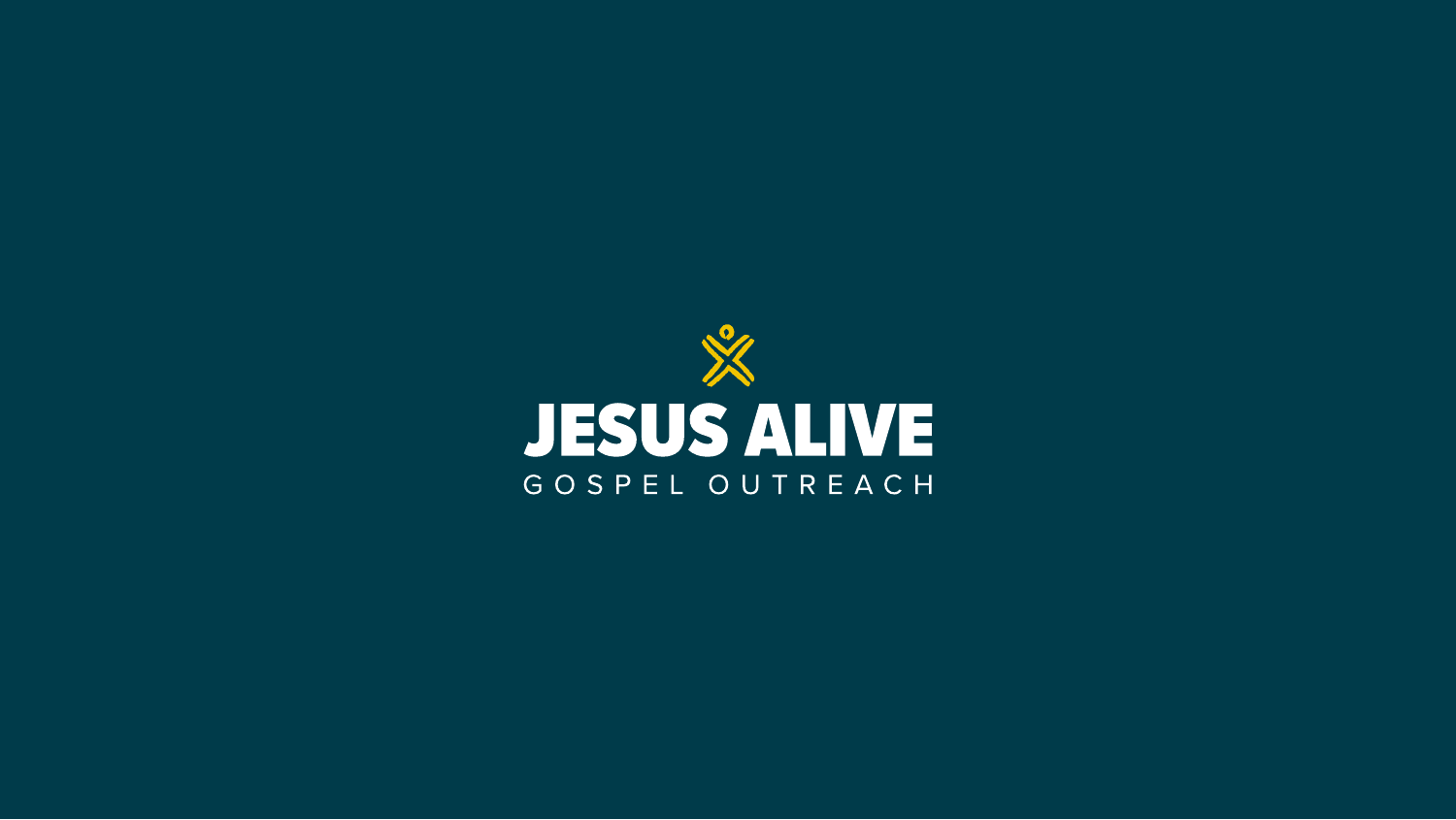# Declaring His love across Africa

#### **MISSION**

Declaring the Gospel of Jesus Christ to the people of Africa, discipling believers and training church leaders

#### **VISION**

Africa saved by the love of Jesus

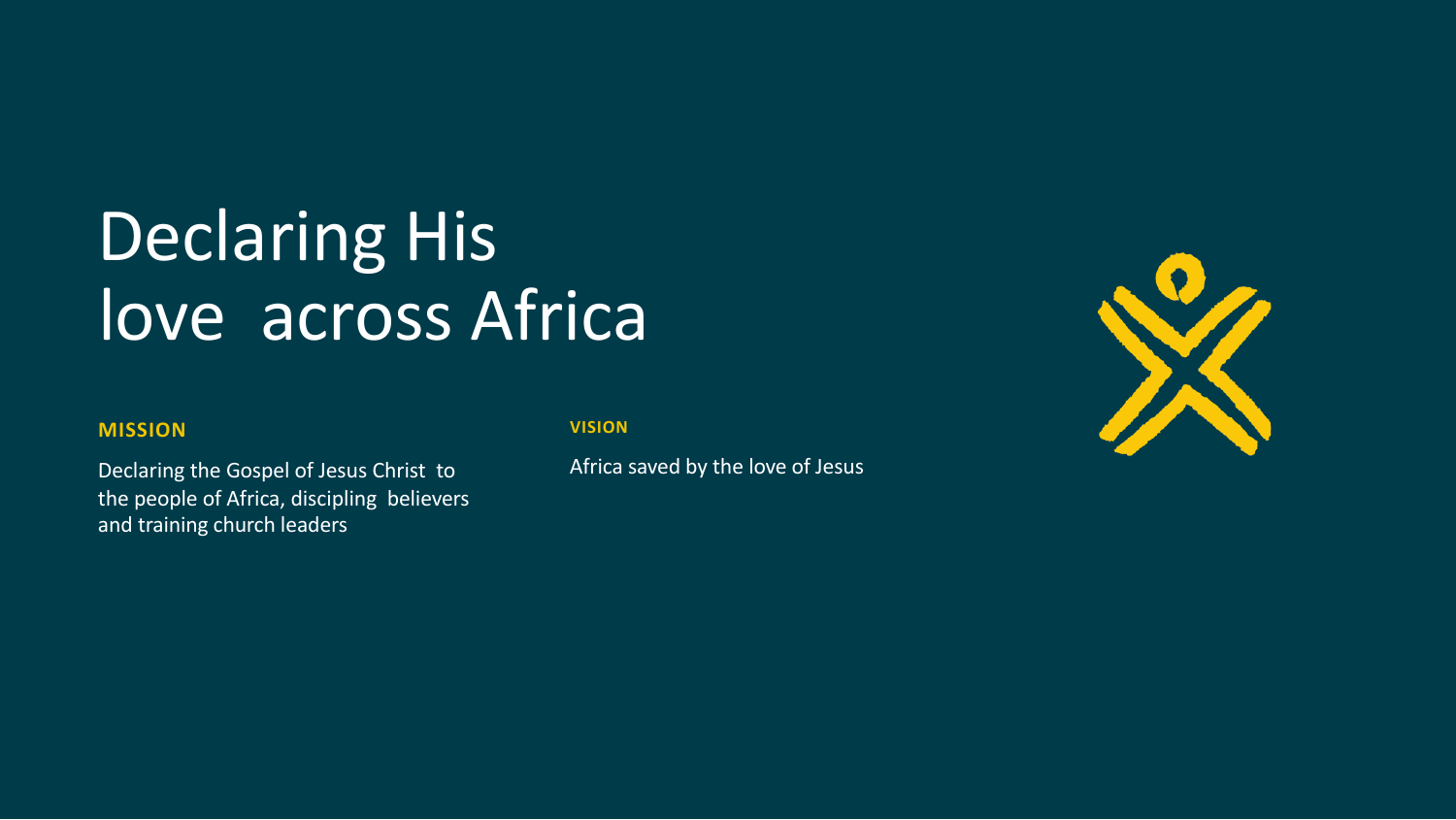Jesus Alive Q3 Report 2020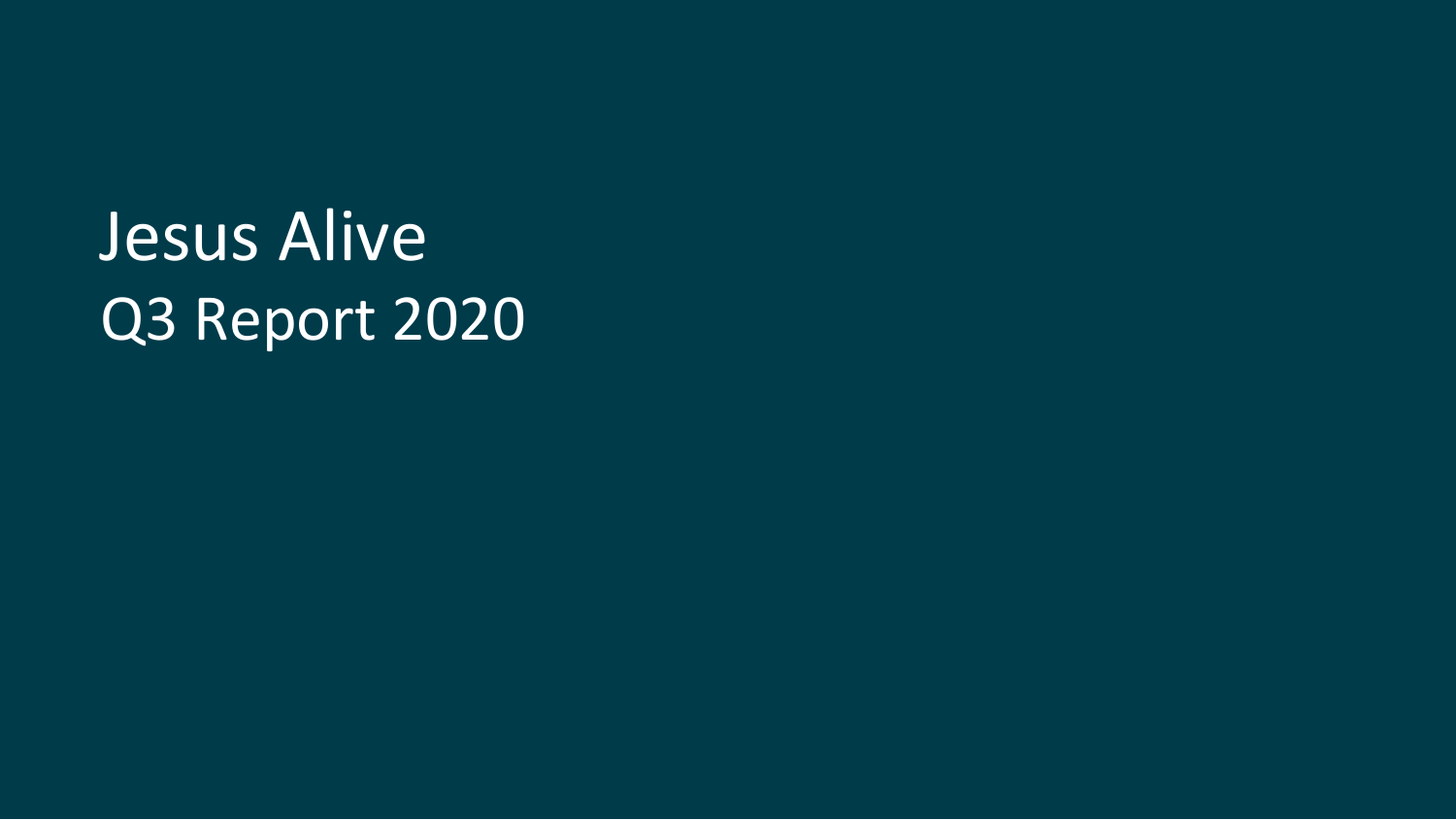### **Contents**



- A Message for You
- Overview
- Tanzania

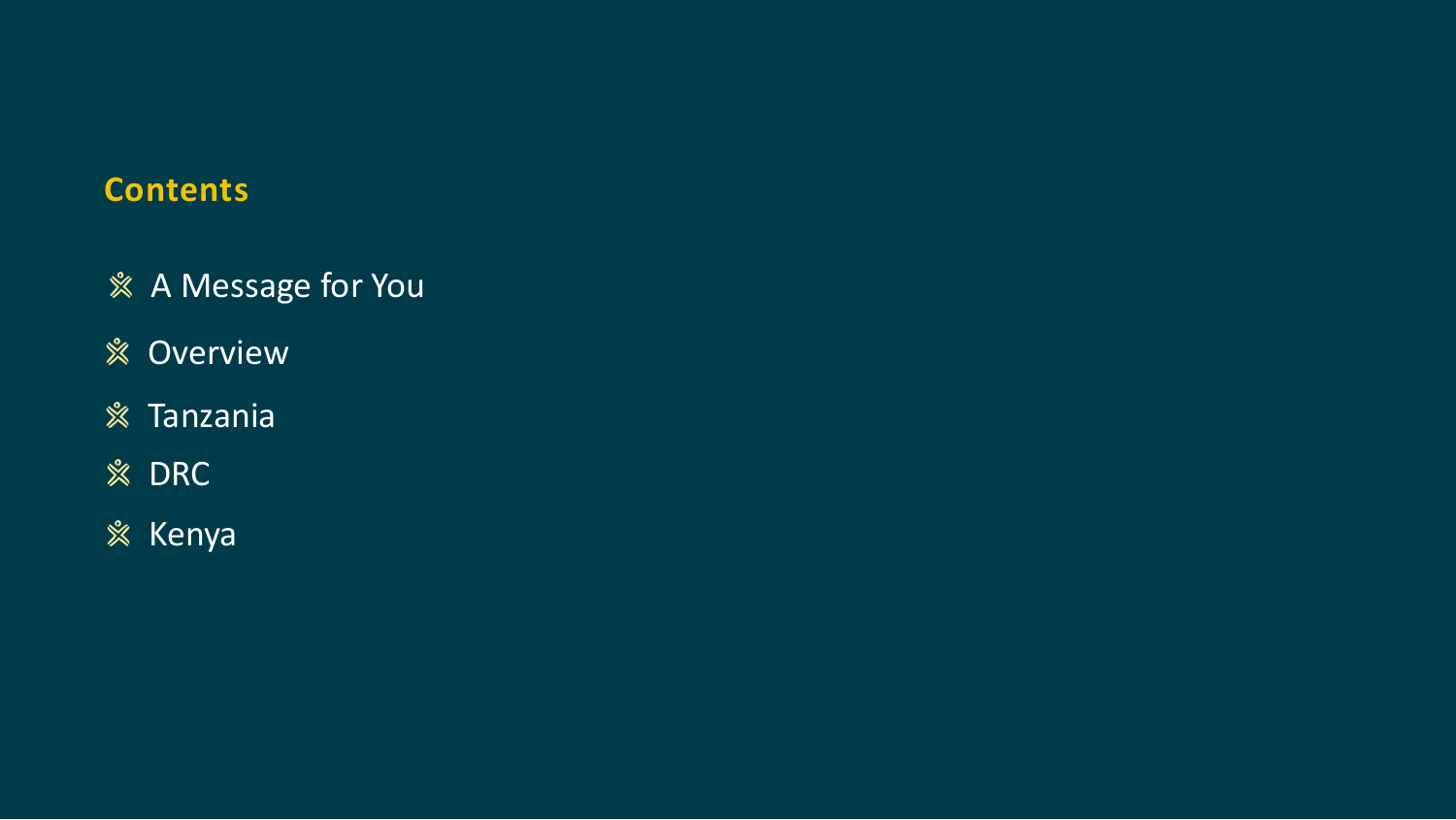### A Message For You



We have been commissioned by Christ to go in His authority (not our own authority or even our own anointing) and to make disciples of every nation. If we are to walk in the fullness of this promise we need to keep our focus on the God who sent us, trusting the God whose authority we have been sent in and worshipping our Lord and Savior Jesus Christ for all that is achieved.

*In worship of our King,* TEAK & TERRI

This quarter has seen us return to full gospel outreach activities in most countries, while still building on door--to-door and other forms of evangelism developed during COVID-19 lockdowns. We have seen God do incredible miracles as our teams worked through forgotten communities declaring the unfailing LOVE OF JESUS over them. We are also excited to be expanding our prison ministry into Tanzania, expecting great breakthrough in the prisons across the country. Celebrate with us as we worship God in thanks for all He has done through our teams and with the finances and prayers you have so faithfully blessed us with.

The prophet Jeremiah realized that the Lord was not just the God of Israel but was Lord over all the nations of the world. He was given a message by the Lord for Egypt and the other nations. He warned against relying on Pharaoh in spite of the fact that he was one of the most powerful people in the world. Those who trust in *'Pharaoh' are heading for trouble (Jeremiah 46:25).*

Looking back over the last quarter we are thankful for continuing to put our hope and trust in Jesus as individuals and as a team. Looking at the world around us our hearts sink as we see friends, families, communities and even nations divided over whom or what they have chosen to put their hope and trust in.

Ultimately, it is the Lord alone who is our hope and in whom we should put our trust. In the natural, and especially in times of crises and change, it can be tempting to look inward for capacity and solutions, to Government for order and world peace, to economies for provision, to our calling or families for purpose, and while all of these things have their place, they cannot come before Jesus, they cannot become our idol. The things we focus our attention on the things we worship and what we worship becomes our God…keep your focus on Christ, worship Him and Him alone!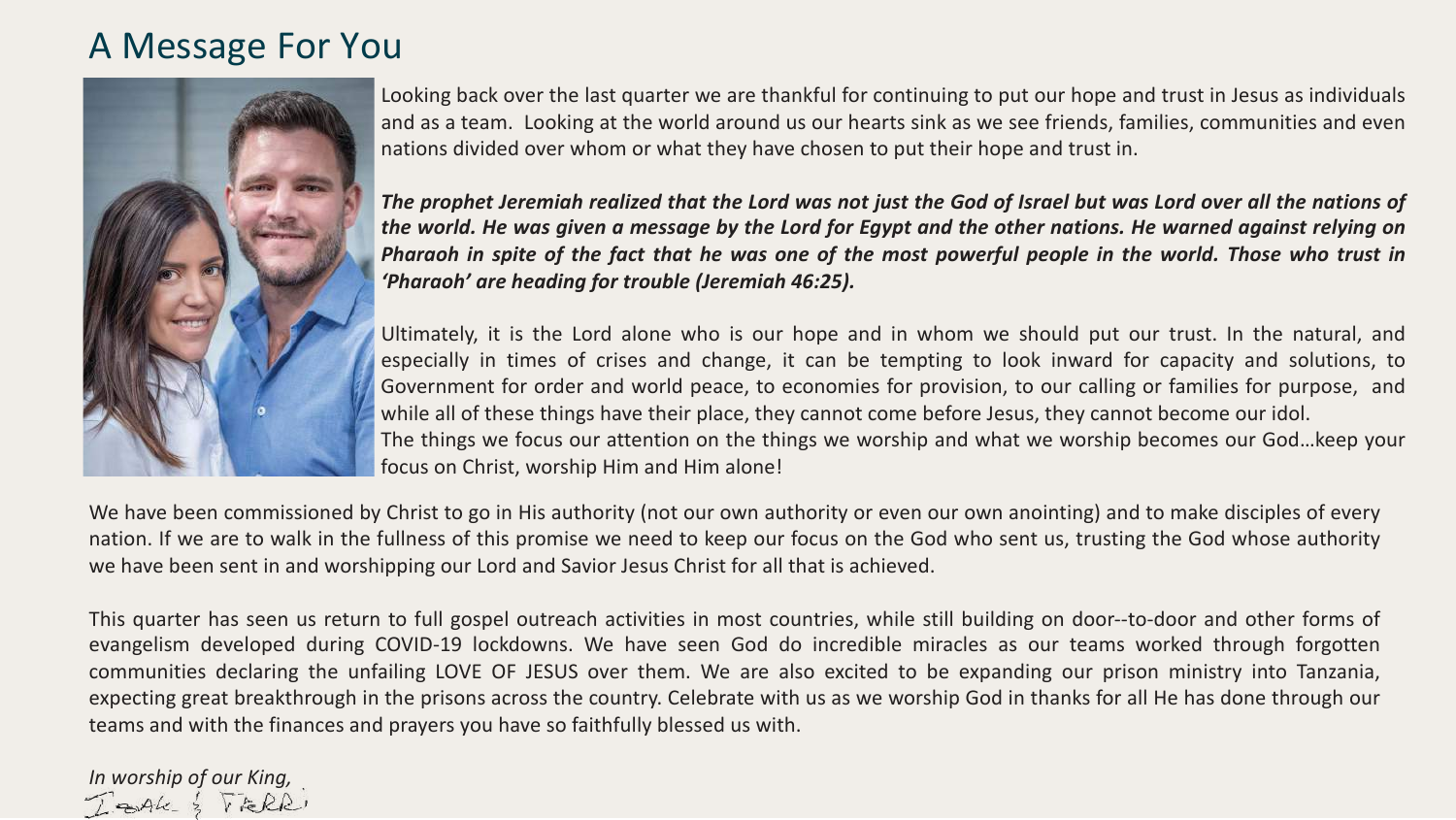### 2020 Overview

#### **Decisions to follow Jesus 2020 to date**

Gospel Outreaches: **85,446**

School Outreaches: **3,225**

CDP Teaching Centers Established: **4,461**

CDP Centers Established in Prisons: **3,701**

Jesus Film Screenings: **13,442**

**Total: 110,275**

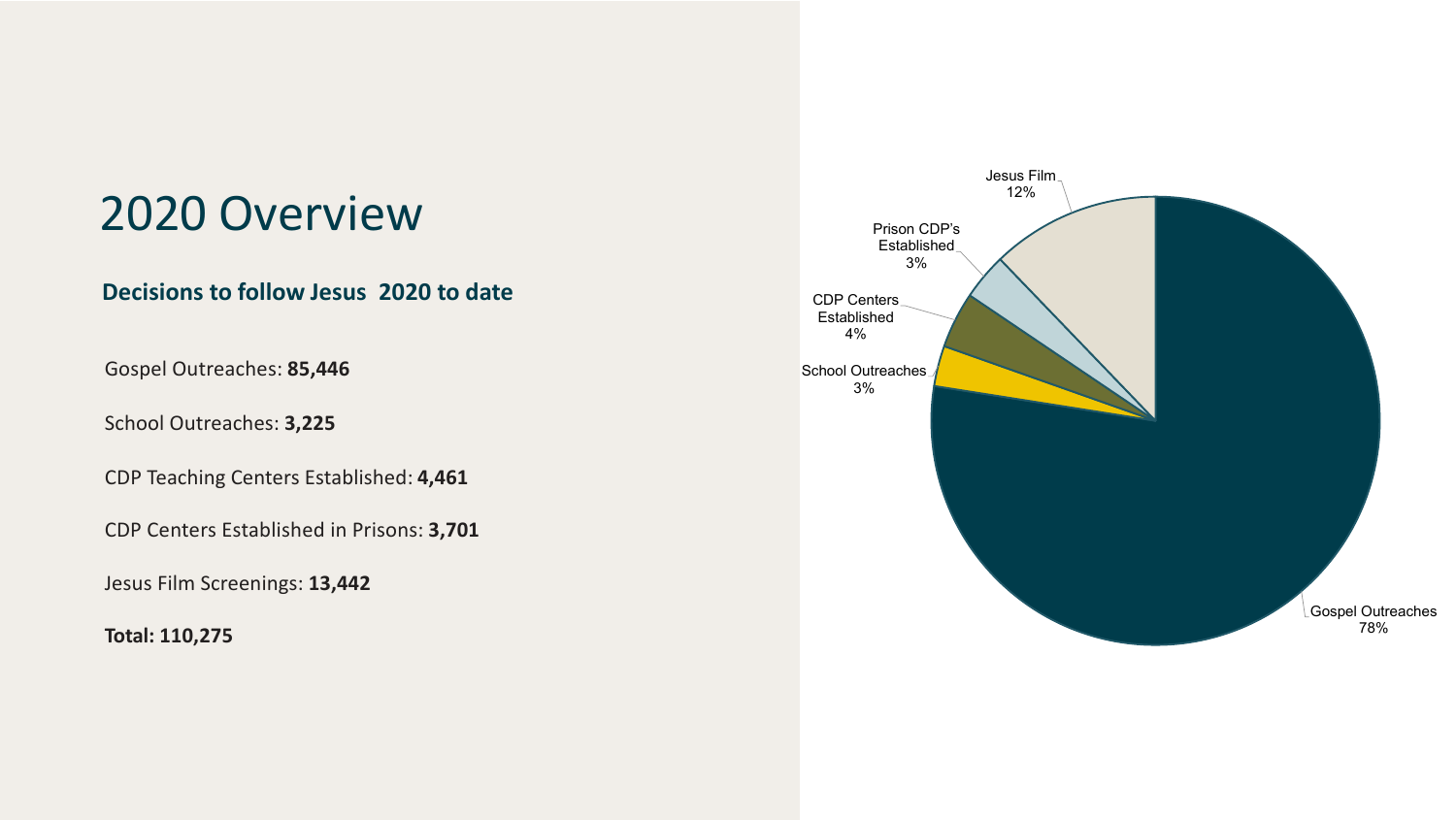### Tanzania

#### **Q3 Overview**

As lockdown regulations eased in Tanzania, economic and social activity ensued, allowing our team to resume with Gospel Outreaches, our Christian Discipleship Program and School Evangelism while we continued to assist in helping prevent the spread of COVID-19 by distributing **1,000** COVID-Care-Kits including buckets, bars of soap, handwashing containers and COVID-19 prevention posters.

During this last quarter, our Tanzanian team reached out to the villages of Isaka and Ihalo in the Shinyanga district. Despite economic pursuits like farming, poverty saturates these villages. Criminal and sexually immoral activity, prostitution and witchcraft are common practice as villagers find themselves in a desperate search for hope and provision.

It was a pure blessing to share Jesus with them, seeing **3,548** people saved and witness a total of **8,880** souls receiving salvation at our open-air Gospel Outreach meetings, **2,300** during our Door-to-Door Evangelism outreaches, and **900** through our School Evangelism outreaches. We also had the pleasure of having **2,529** people attend our Christian Discipleship Program teachings. Chains were broken and lives set free!

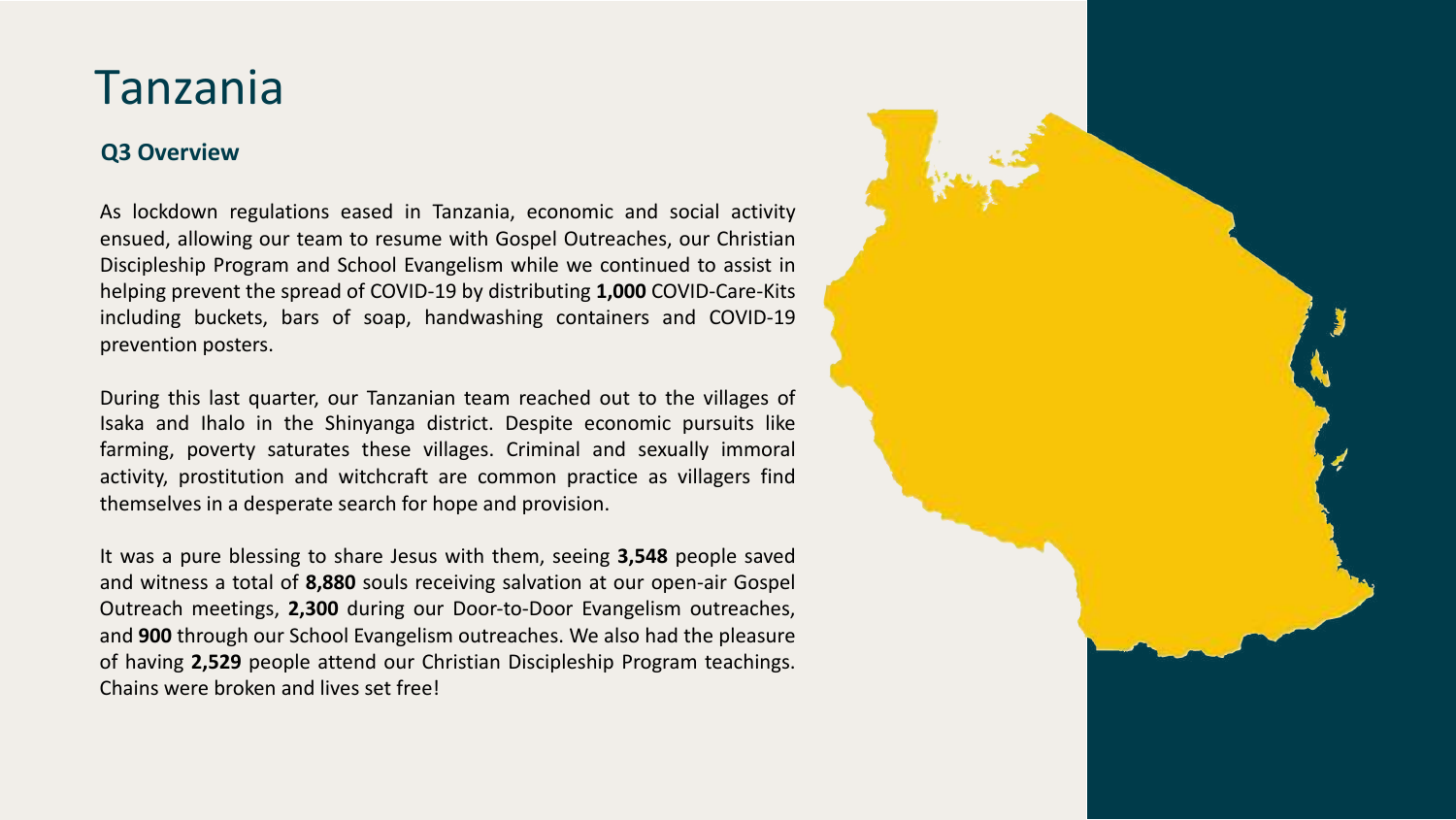|                                                             | 45 000                           |        |                                |
|-------------------------------------------------------------|----------------------------------|--------|--------------------------------|
|                                                             | 40 000                           |        |                                |
|                                                             | 35 000                           |        |                                |
| Tanzania                                                    | 30 000                           | 30 960 |                                |
| <b>Year to Date Program Summary</b>                         | 25 000                           |        |                                |
| <b>7</b> Rural Gospel Outreaches 30,960 Salvations          | 20 000                           |        |                                |
| 3 School Outreaches 1,980 Salvations                        | 15 000                           |        |                                |
| 5 CDP Centers Established 10,538 Attendees 2,931 Salvations | 10 000                           |        |                                |
| 28 Jesus Film Screenings 17,198 Attendees 3,548 Salvations  |                                  |        |                                |
| 81 Pastoral Care Calls                                      | 5 0 0 0                          |        | 19                             |
| 1,150 COVID-19 Care Kits Distributed                        | $\Omega$                         |        |                                |
|                                                             | Goodow Contagns and Gold Million |        | Scriptor Contractor Santagrino |

17 198

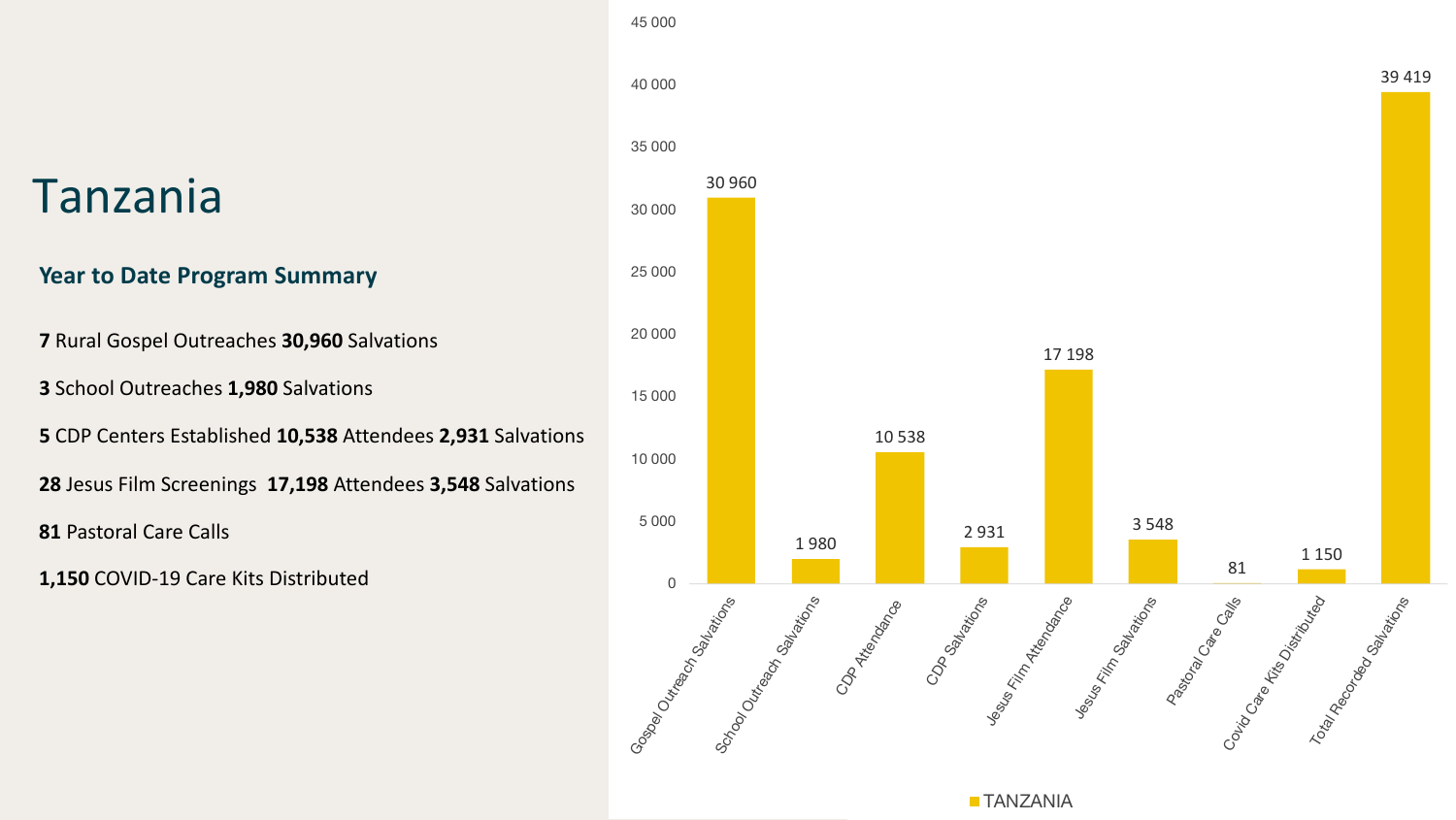#### **Door-to-Door Evangelism**

As we were ministering the Gospel through door-to-door evangelism in Ihalo village, we passed by a house of a 70-year-old woman named Salome Bangili who had lost her eyesight many years ago. After the Word of God was preached to her, she accepted Jesus as her Lord and Saviour. With this came a miracle of miracles, right before us. Salome wanted nothing more than for her sight to be restored by the Jesus she had learned of, so we prayed over her ... and just like that, we watched in awe, speechless, as God supernaturally healed her, restoring her sight! We give all praise and Glory to God.

#### **-Salome Bangili**



**Salome Bangili**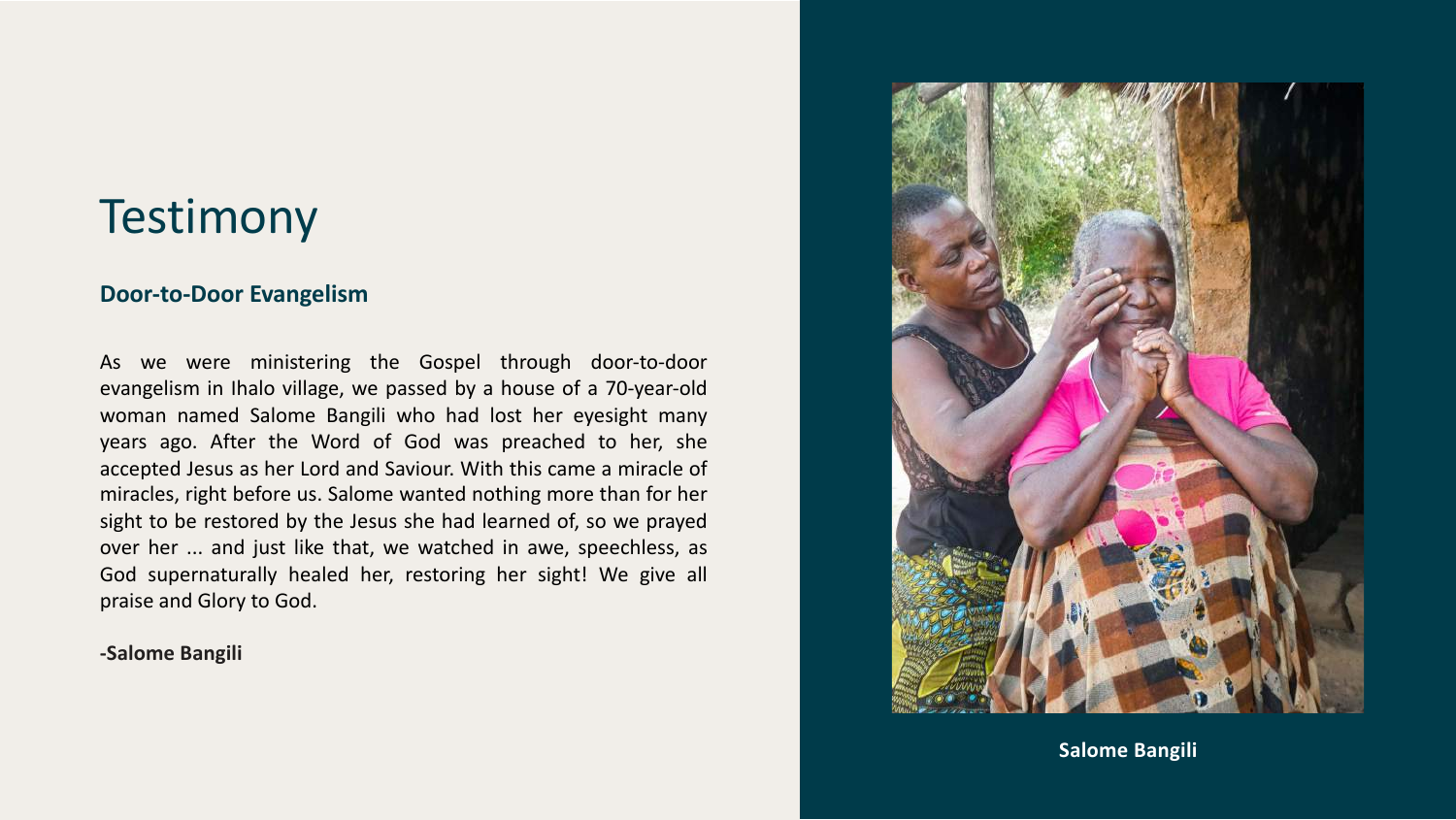#### **Gospel Outreach**

As a 32-years-old woman coming to receive Jesus Christ, she said, "I have never heard the word of God and it has touched my life right here in this meeting. My heart is deeply touched by what was preached here. I have decided to repent and accept this Jesus to rule my life forever."

#### **-Elizabeth Masanja**



**Elizabeth Masanja**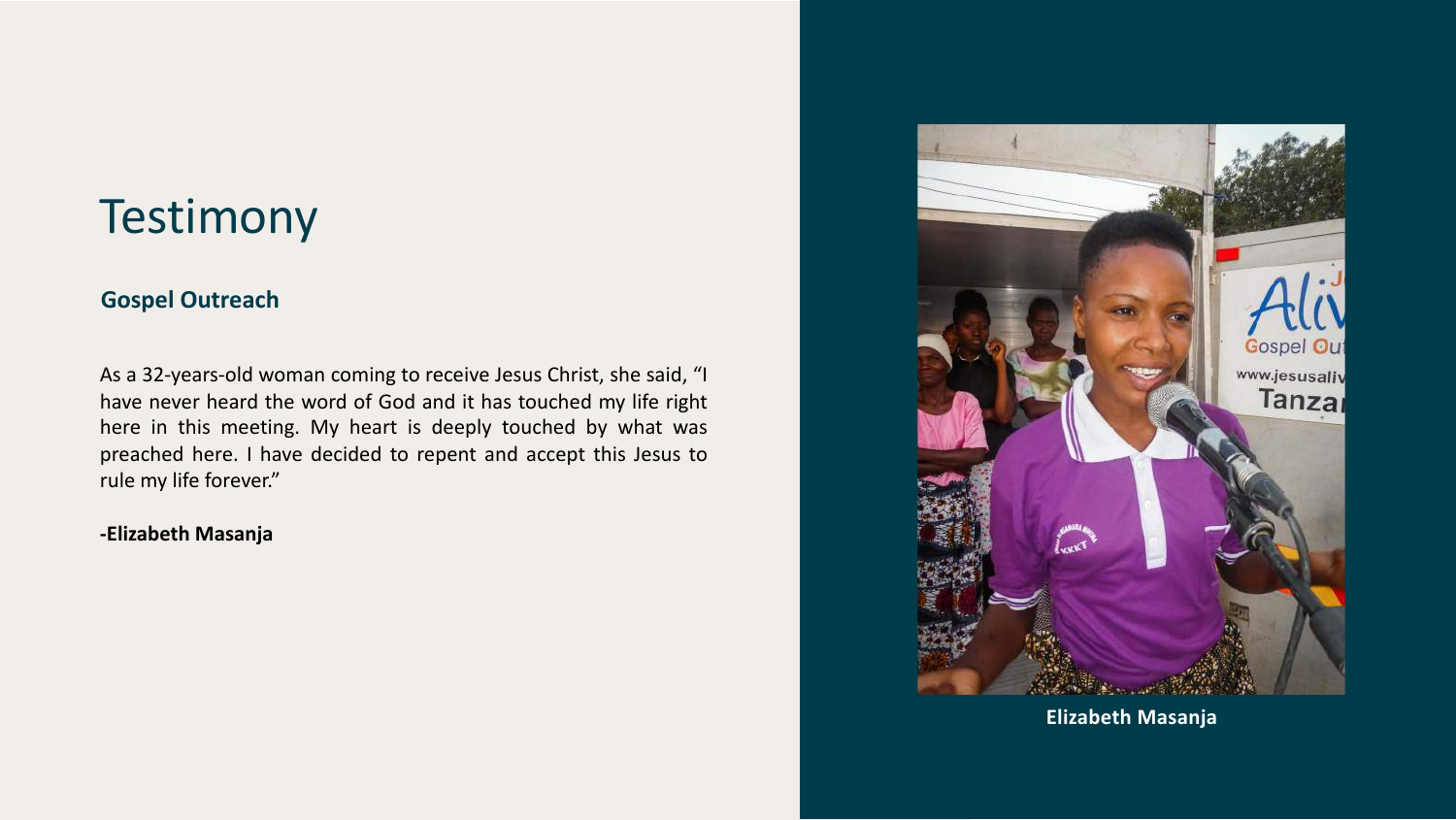## Democratic Republic of the Congo (DRC)

#### **Q3 Overview**

With the government of DRC easing lockdown regulations, we were able to resume with our open-air Gospel Outreaches and Christian Discipleship Program teachings in the Dikulush and Nsonga villages of Haute Katanga, while taking part to help prevent transmission of COVID-19 by distributing **278** COVID Care-Kits including buckets, bars of soap, handwashing containers and COVID-19 prevention posters.

Although the Dikilush and Nsonga areas are known for their subsistence farming and small businesses, they live in poverty, with no electricity and a lack of clean water. On visiting these villages our team sought to lift morale in these communities after a suppressive period in lockdown, with teachings, praise and worship. During this time we saw many give their lives to Jesus and hand over their strongholds like sexual immorality and alcohol abuse that plagues these villages. Moreover, during this time, many of the villagers experienced the love of God for the first time, leading them to enthusiastically attend the Christian Discipleship Program (CDP) teachings that followed on from the Gospel Outreach meetings.

By the love, grace and mercy of Jesus, the outreaches held in the DRC during the third quarter yielded **16,357** salvations. A total of **2,215** attended the CDP teachings and **2,133** enjoyed an evening watching the Jesus Film.

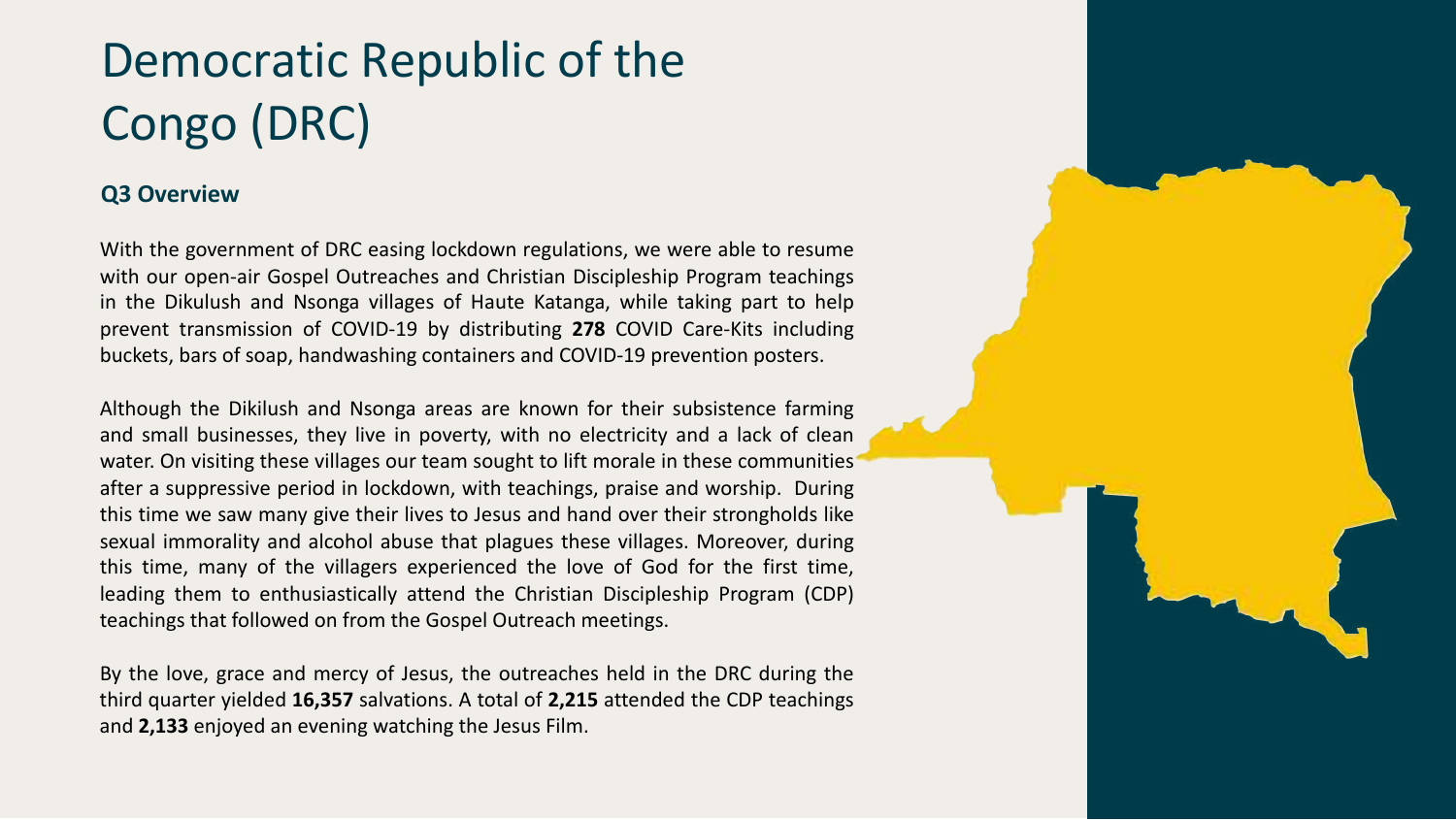|                                                          | 45 000                           |  |                                   |
|----------------------------------------------------------|----------------------------------|--|-----------------------------------|
|                                                          | 41 100                           |  |                                   |
| <b>Democratic Republic</b>                               | 40 000                           |  |                                   |
| of the Congo (DRC)                                       | 35 000                           |  |                                   |
|                                                          | 30 000                           |  |                                   |
| <b>Year to Date Program Summary</b>                      | 25 000                           |  |                                   |
| <b>7</b> Rural Gospel Outreaches 41,100 Salvations       | 20 000                           |  |                                   |
| <b>2</b> School Outreaches 255 Salvations                |                                  |  |                                   |
| 5 CDP Centers Established 5,900 Attendees 542 Salvations | 15 000                           |  |                                   |
| 25 Jesus Film Screenings 6,031 Attendees 494 Salvations  | 10 000                           |  |                                   |
| <b>32 Pastoral Care Calls</b>                            | 5 0 0 0                          |  |                                   |
| <b>278 COVID-19 Care Kits Distributed</b>                |                                  |  | 255                               |
|                                                          | 0<br>Good Office of Gold British |  | Scrool Outles Says and Britishing |

#### DEMOCRATIC REPUBLIC OF CONGO

42 391

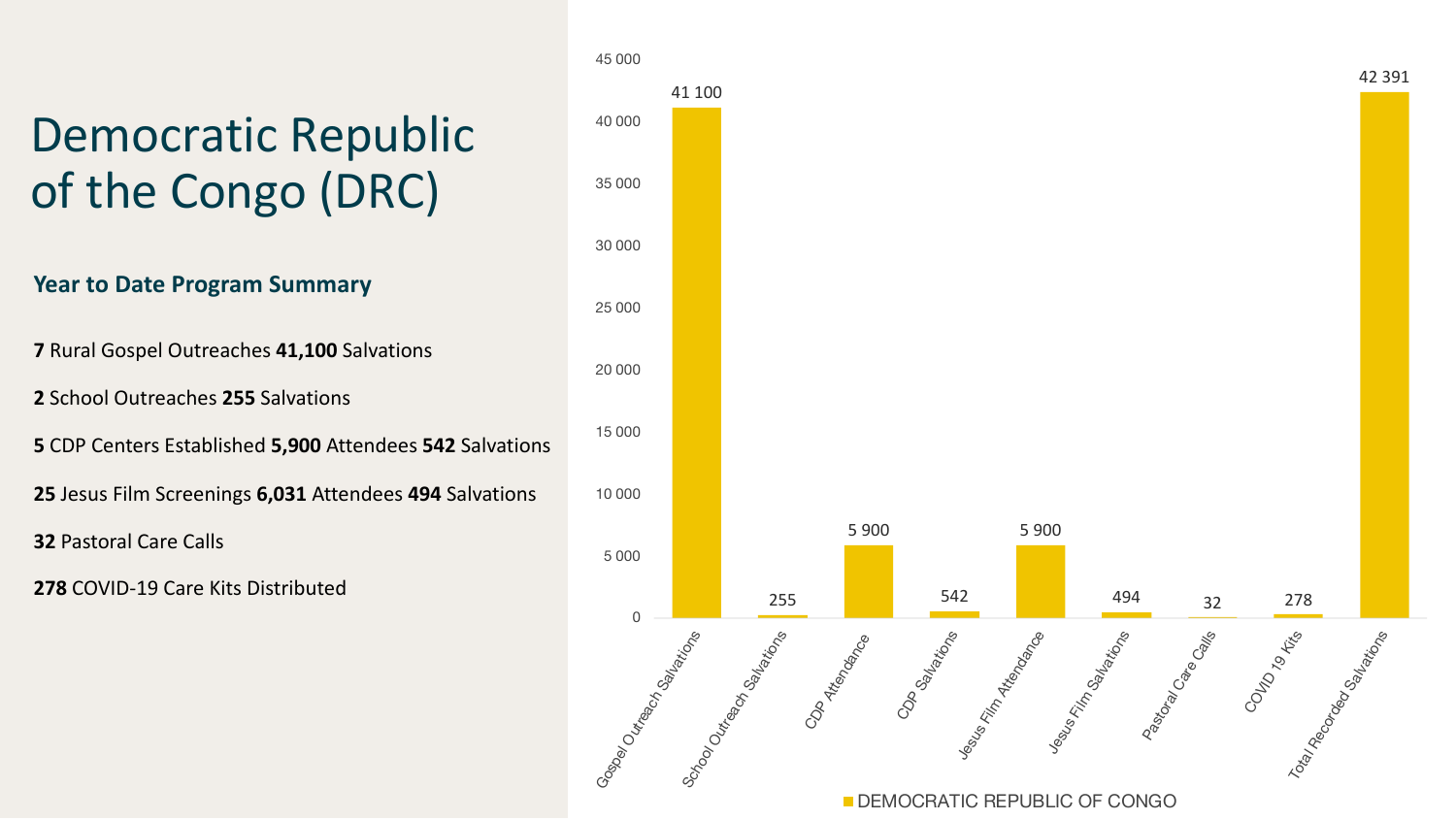#### **COVID Care Kits**

"On behalf of all the servants of God in our village, I want to say thank you to your ministry for thinking of us during this time. The pandemic is real! We have heard that people are dying by the thousands and with this gift, you have helped protect us. God bless you and may he multiply your ministry a hundredfold."

#### **-Mpundu Kifita**



**Mpundu Kifita**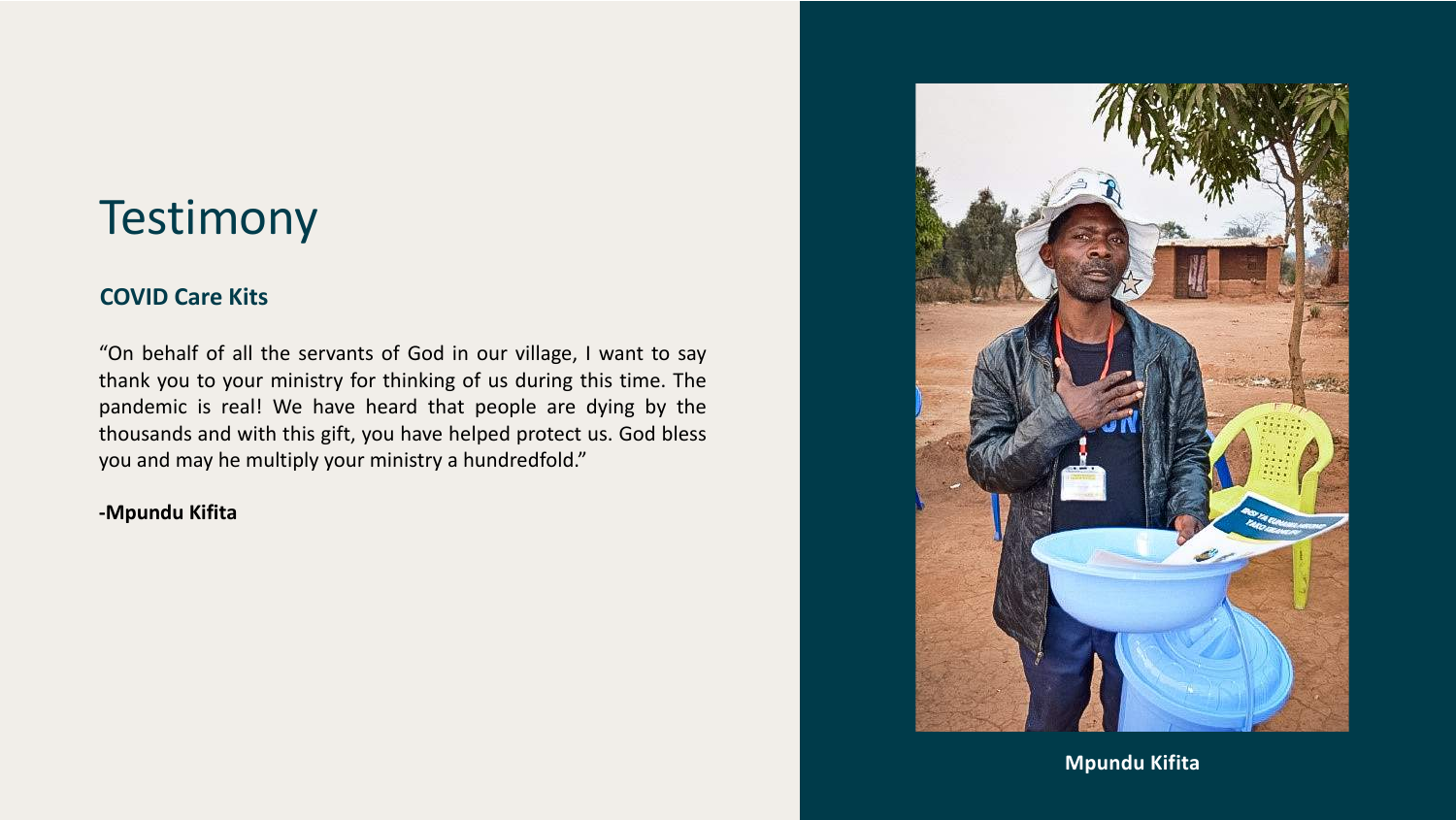### **Gospel Outreach**

Musadi Christophe is a married, 72-year-old father of 11 children living in the Dikulushi village. He has never attended church or prayed in all his life. When he heard God speak through our ministry, he gave his life to Christ!

Musadi is happily born again and says he is already enjoying the peace of being in relationship with God.

#### **-Musadi Christophe**



**Musadi Christophe**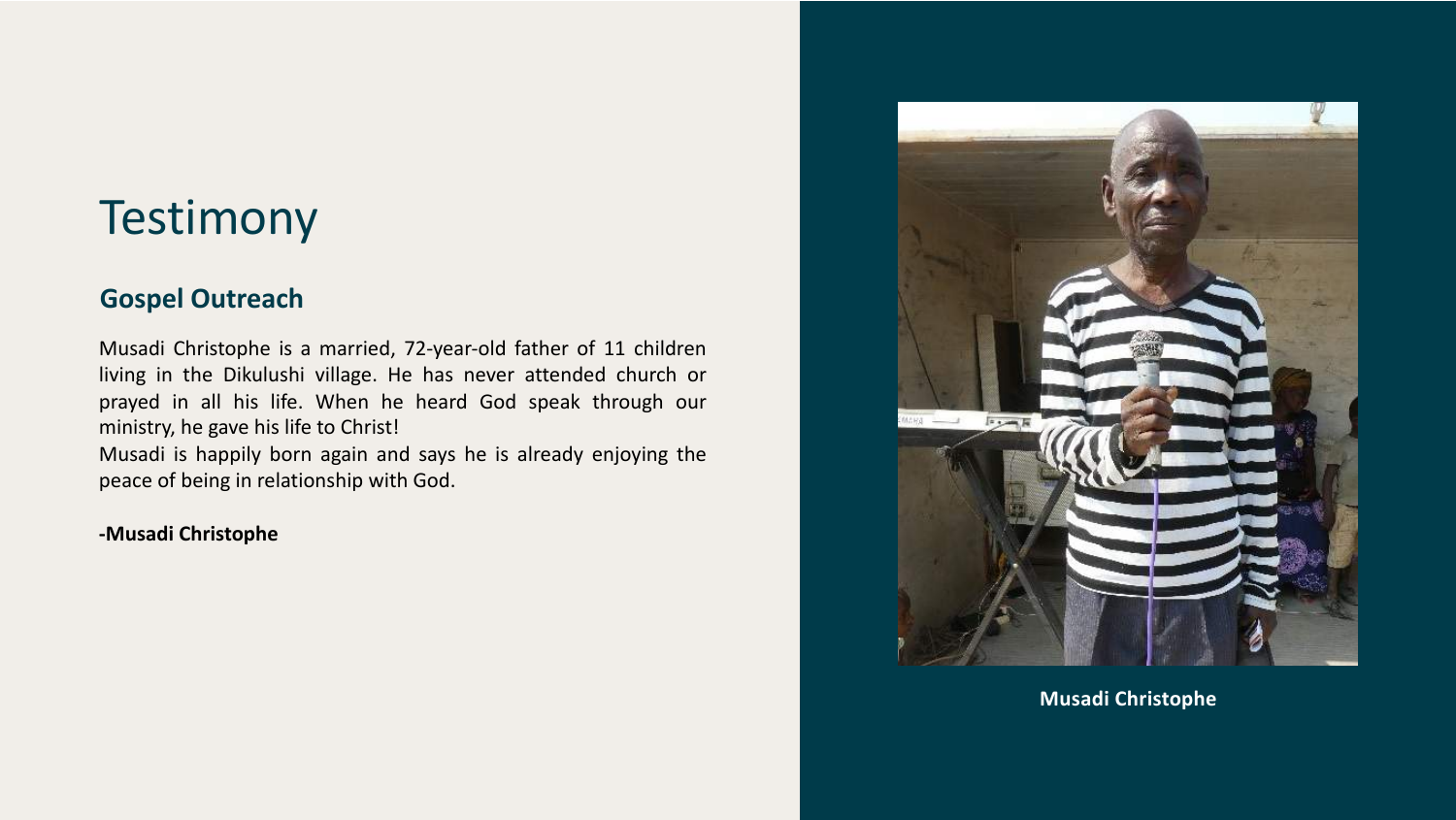### Kenya

#### **Q3 Overview**

When the church closed in early March due to COVID-19 regulations, a pillar of spiritual, moral and social support was taken away from communities, creating a sense of hopelessness. To add to this, many people lost their jobs and businesses.

As regulations loosened, our Kenyan team set out to reconnect with the people and churches in Homa-Bay and Migori County to bring hope and encouragement through the Gospel. While regulations did not permit our larger format open-air Gospel Outreach meetings we were able to gather the villagers inside churches or in church compounds to preach, praise and worship. Along with this we continued to support the fight against the spread of COVID-19 by giving out **120** COVID-Care-Kits including buckets, bars of soap, handwashing containers and COVID-19 prevention posters as well as bags of rice to those whose livelihoods were most harshly affected.

To many of these villagers, the Gospel has never made more sense than it does now, so it's been a celebration to witness so many give their lives to the Lord! Our team have preached to **3,000** people in **120** churches in the Migori County and Homa-Bay areas and visited **58** Prisons where we provided **942** COVID Care Kits for the inmates. We also did **165** church outreaches, attended by **4,648** people and saw **2,716** people give their lives to the Lord!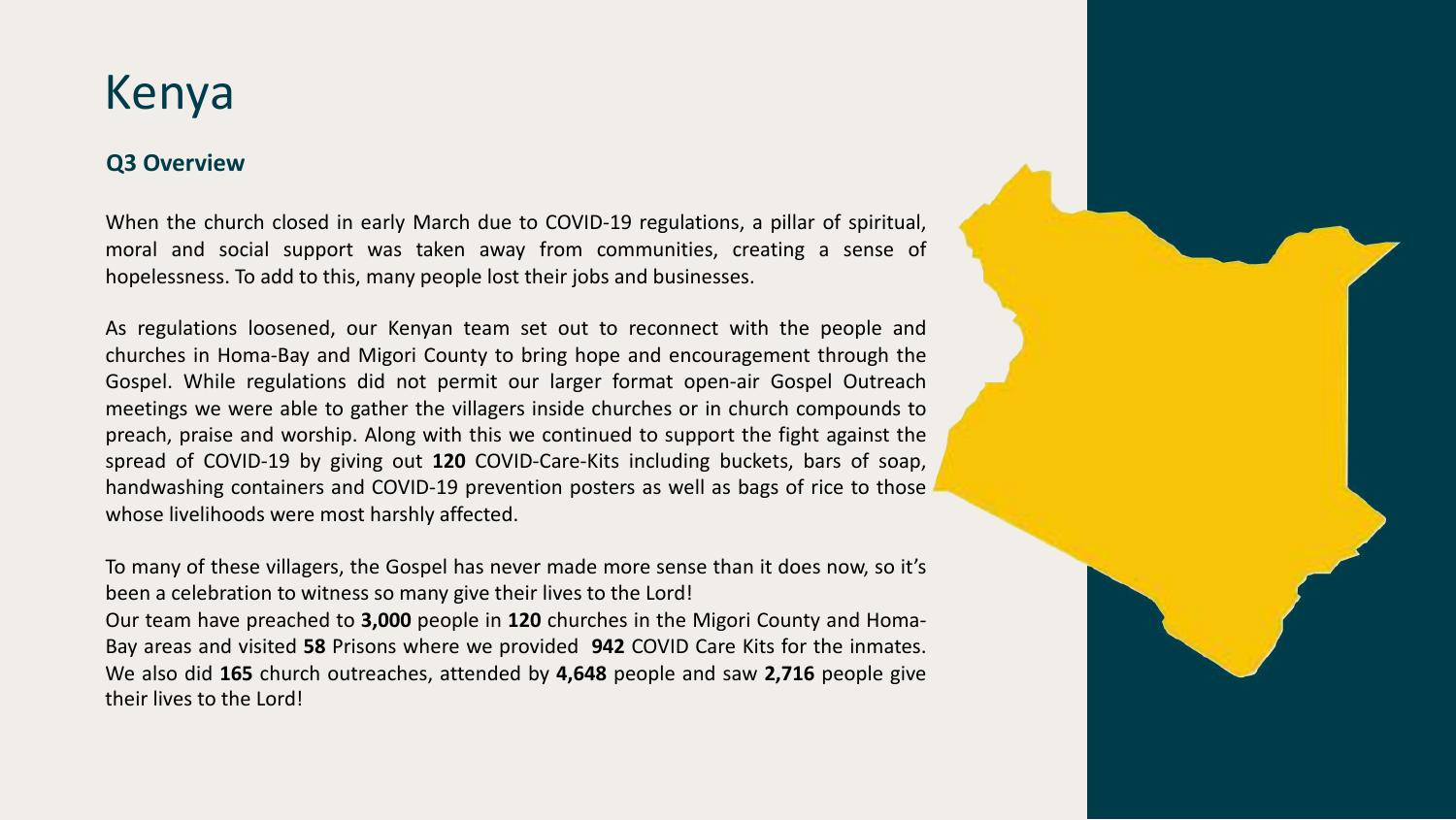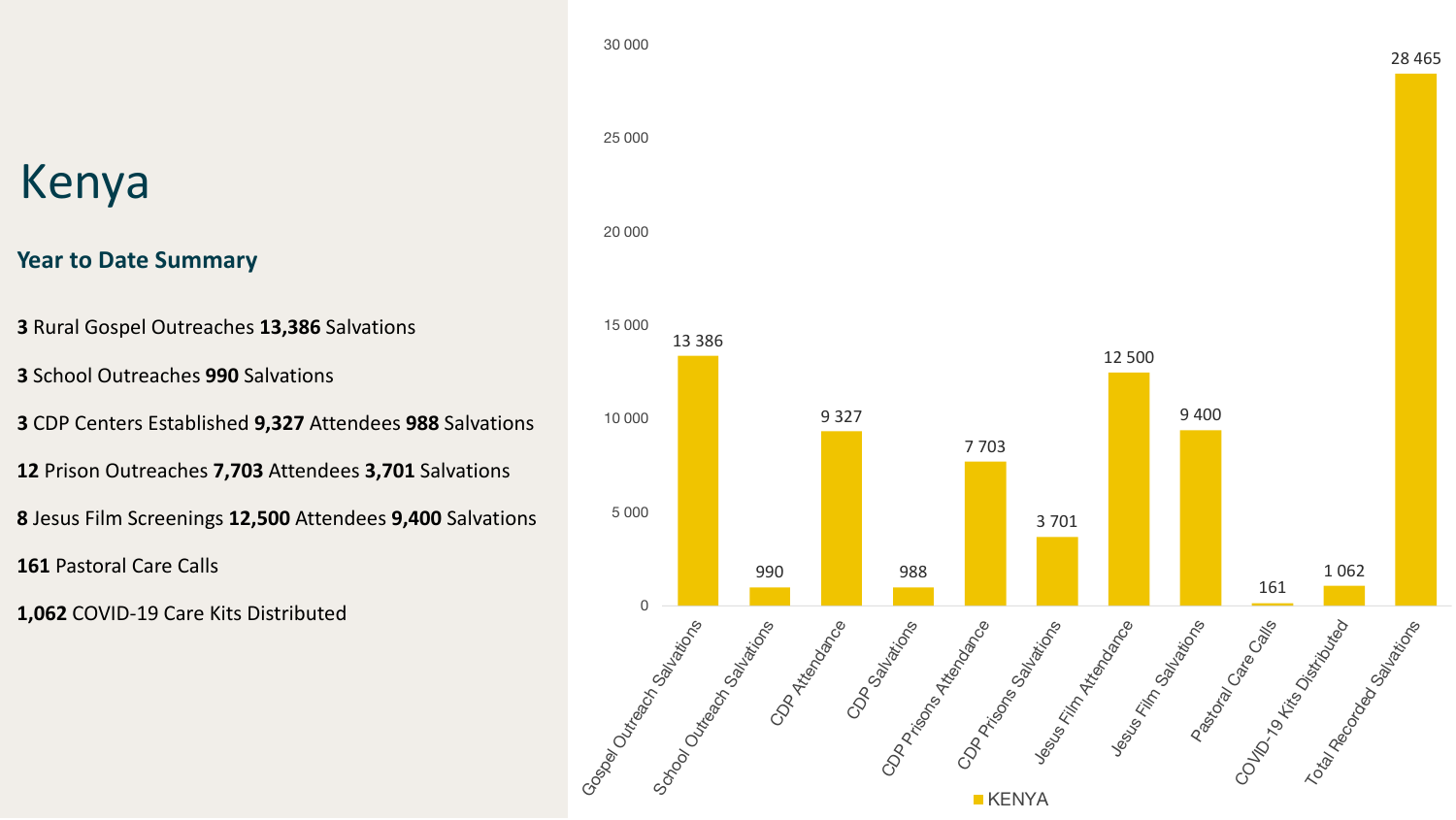#### **COVID Care Kit**

"I don't know how I can thank the team at Jesus Alive Gospel Outreach for the great love you have for us. At this time of hopelessness, you have remembered us with this donation. God is going to remember Jesus Alive for becoming a blessing to us."

#### -**Festus Ogaro**



**Festus Ogaro**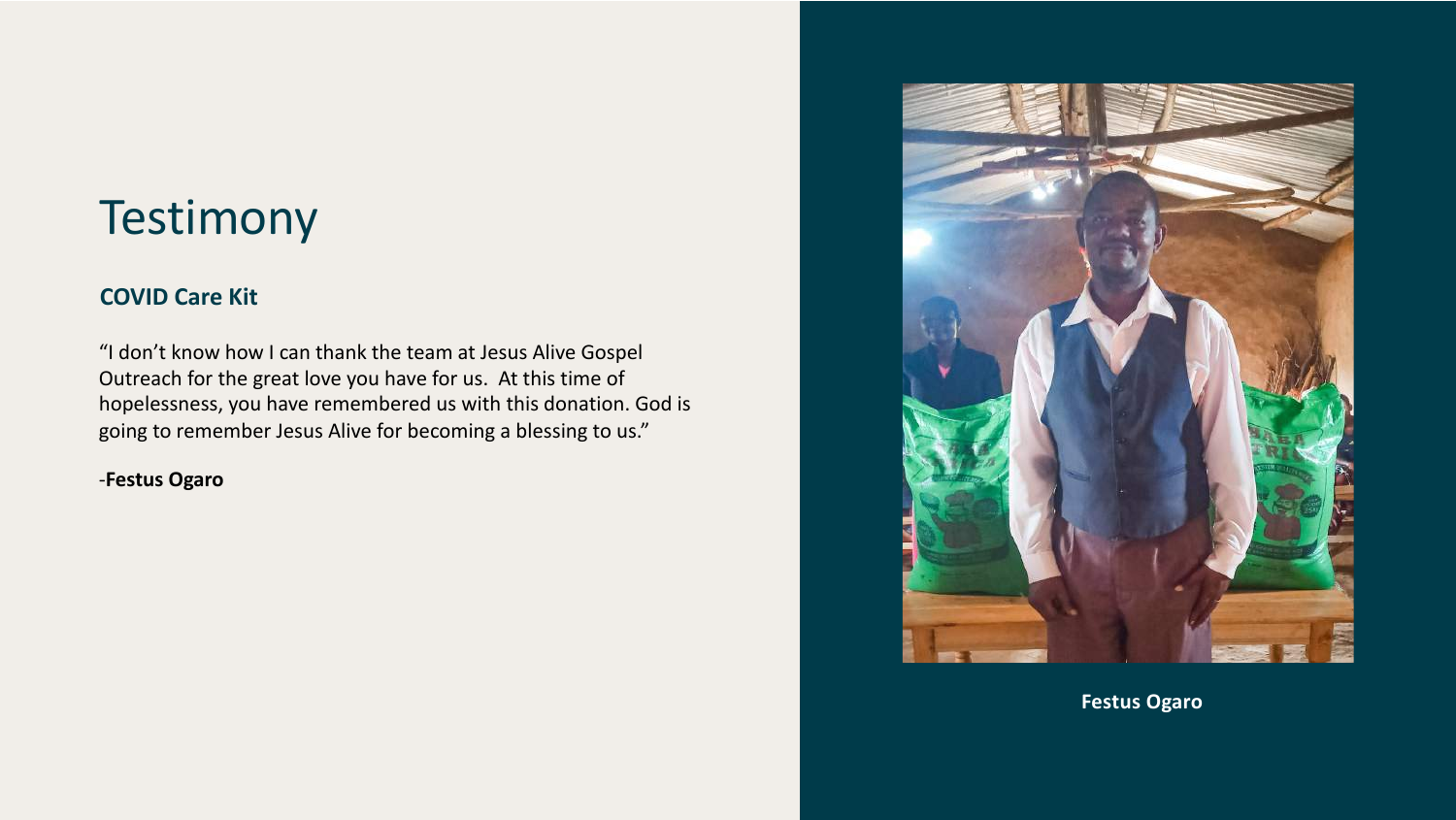### Our Teams in Action